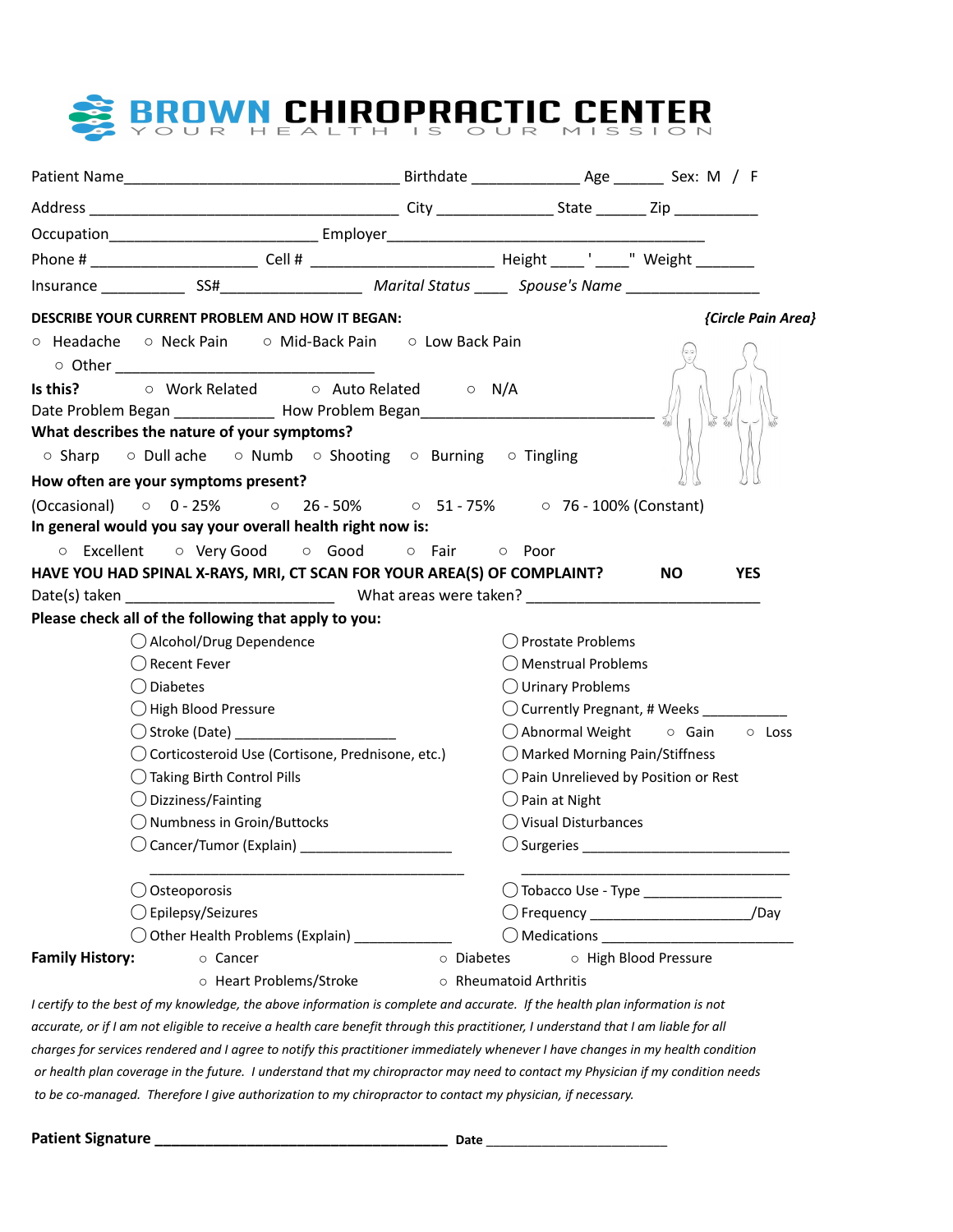| <b>Constitutional</b>      |     | <b>Respiratory</b>   |     | <b>Gastrointestinal</b>       |   |             | <b>Dermatology</b>    |     |
|----------------------------|-----|----------------------|-----|-------------------------------|---|-------------|-----------------------|-----|
| Recent weight loss         | Y N | Cough                | Y N | Abdominal pain                |   | Y N         | Rashes                | Y N |
| Fever                      | Y N | Wheezing             | Y N | Heartburn                     |   | Y N         | Sores                 | Y N |
| Chills                     | Y N | Short of breath Y N  |     | Bloody stool                  |   | Y N         | <b>Blisters</b>       | Y N |
|                            |     |                      |     |                               |   |             | Dry or sensitive skin | Y N |
| <b>Endocrine</b>           |     | <b>Allergy</b>       |     | <b>Psychology</b>             |   |             | <b>Hives</b>          | Y N |
| Excessive thirst           | Y N | Runny nose           | Y N | Depression                    |   | Y N         | Suspicious moles      | Y N |
| Excessive sweating         | Y N | Itchy eyes           | Y N | Mood swings                   |   | Y N         | Suspicious lesions    | Y N |
| <b>Excessive urination</b> | Y N | Stuffy nose          | Y N | Anxiety                       |   | Y N         | Itching               | Y N |
| <b>Urology</b>             |     | <b>ENT</b>           |     | <b>Genitourinary (Female)</b> |   |             | Hematologic/Lymphatic |     |
| Frequent urination         | Y N | Nose bleeds          | Y N | Pelvic pain                   |   | Y N         | Easy bruising         | Y N |
| Difficulty urinating       | Y N | Sore throat          | Y N | Irregular periods             |   | Y N         | Swollen glands        | Y N |
| Blood in urine             | Y N | Change in voice Y N  |     | Recurrent infections          |   | Y N         | Fatigue               | Y N |
| <b>Cardiology</b>          |     | <b>Ophthalmology</b> |     | <b>Musculoskeletal</b>        |   |             | <b>Neurology</b>      |     |
| Palpitations               | Y N | Eye irritation       | Y N | Muscle aches                  | Y | $\mathbf N$ | <b>Dizziness</b>      | Y N |
| Chest pains/tightness      | Y N | Blurred vision       | Y N | Joint pain                    |   | Y N         | Headaches             | Y N |
| High blood pressure        | Y N | Eye drainage         | Y N | Joint swelling                |   | Y N         | Seizures              | Y N |
| Varicose veins             | Y N | Visual changes Y N   |     | Joint stiffness               |   | Y N         | Weakness              | Y N |

**FAMILY HISTORY**: Does anyone in your family have a history of diabetes, rheumatoid arthritis, heart problems, stroke, cancer or multiple sclerosis? If Yes, please specify\_\_\_\_\_\_\_\_\_\_\_\_\_\_\_\_\_\_\_\_\_\_\_\_\_\_\_\_\_\_\_\_\_\_\_\_\_\_\_\_\_\_\_\_\_\_\_\_\_\_\_\_\_\_\_\_\_\_\_\_\_\_\_

|        |        |               |                | Has anyone in your family ever had a spine problem similar to the one you are currently experiencing? Please circle |             |
|--------|--------|---------------|----------------|---------------------------------------------------------------------------------------------------------------------|-------------|
| Mother | Father | <b>Sister</b> | <b>Brother</b> | Grandmother                                                                                                         | Grandfather |

List **ALL** prescription and over-the-counter medications you are currently taking

**REVIEW OF SYSTEMS:** Circle Yes (Y) or No (N):

| Past surgeries              |  |
|-----------------------------|--|
| Past fractures/dislocations |  |
| Past car accidents          |  |
| Past traumas                |  |
| List <b>ALL</b> allergies   |  |
|                             |  |

| <b>EXERCISE</b>               | <b>WORK ACTIVITY</b>                                | <b>HABITS</b>                             |                                                                                                                                                                                                                                                                                                                                                                                                                                                                                            |
|-------------------------------|-----------------------------------------------------|-------------------------------------------|--------------------------------------------------------------------------------------------------------------------------------------------------------------------------------------------------------------------------------------------------------------------------------------------------------------------------------------------------------------------------------------------------------------------------------------------------------------------------------------------|
| None                          | Sitting                                             | Smoking/Snuff                             | Packs or cans/day                                                                                                                                                                                                                                                                                                                                                                                                                                                                          |
| $1-3 \times / wk$             | Standing                                            | Alcohol                                   | Drinks/wk                                                                                                                                                                                                                                                                                                                                                                                                                                                                                  |
| $4-6 \times / wk$             | Light Labor                                         | Coffee/Caffeine Drinks                    | Cups/Day                                                                                                                                                                                                                                                                                                                                                                                                                                                                                   |
| Daily                         | Heavy Labor                                         | <b>High Stress Level</b>                  | Reason                                                                                                                                                                                                                                                                                                                                                                                                                                                                                     |
| $\mathbf{r}$ and $\mathbf{r}$ | $\sim$ $\sim$<br>$\sim$ $\sim$ $\sim$ $\sim$ $\sim$ | $\sim$ $\sim$ $\sim$ $\sim$ $\sim$ $\sim$ | $\blacksquare$ $\blacksquare$ $\blacksquare$ $\blacksquare$ $\blacksquare$ $\blacksquare$ $\blacksquare$ $\blacksquare$ $\blacksquare$ $\blacksquare$ $\blacksquare$ $\blacksquare$ $\blacksquare$ $\blacksquare$ $\blacksquare$ $\blacksquare$ $\blacksquare$ $\blacksquare$ $\blacksquare$ $\blacksquare$ $\blacksquare$ $\blacksquare$ $\blacksquare$ $\blacksquare$ $\blacksquare$ $\blacksquare$ $\blacksquare$ $\blacksquare$ $\blacksquare$ $\blacksquare$ $\blacksquare$ $\blacks$ |

I authorize payment to the Brown Chiropractic Center. Brown Chiropractic Center may use and share your health information without your written authorization, for activities relating to treatment, payment, and health care operations. I have received a copy of the Notice of Privacy & Patient Rights for the Brown Chiropractic Center.

| Signature   |                                |            |                   | Date<br><u> 1980 - Jan Samuel Barbara, martin a</u> |              |               |                  |              |
|-------------|--------------------------------|------------|-------------------|-----------------------------------------------------|--------------|---------------|------------------|--------------|
|             | Doctor comments/notes:         |            |                   |                                                     |              |               |                  |              |
| <b>BCBS</b> | <b>BCBS</b> State              | <b>UHC</b> | Aetna             | Cigna                                               |              | Medicare/Supp | Humana(Medicare) | Medicare/COB |
|             | Medicaid/Ambetter/Magnolia/UHC |            | Medicare/Medicaid |                                                     | <b>CHIPS</b> | Self Pay      | Other            |              |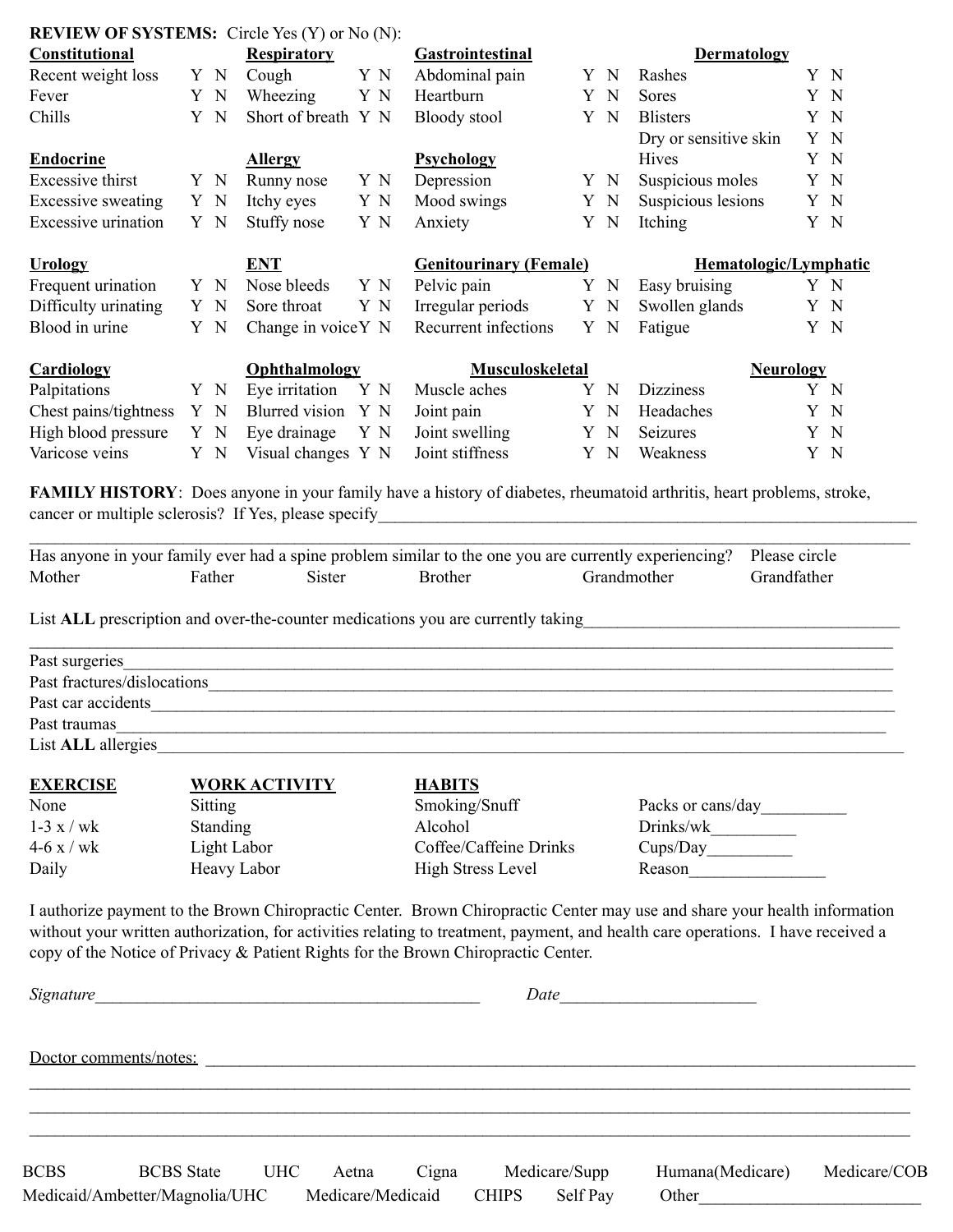# **LOW BACK DISABILITY QUESTIONNAIRE (REVISED OSWESTRY)**

This questionnaire has been designed to give the doctor information as to how your back pain has affected your ability to manage in everyday life. **Please answer every section and mark in each section only ONE box** which applies to you. We realize you may consider that two of the statements in any one section relate to you, but **please just mark the box which MOST CLOSELY describes your problem.** 

#### **Section 1 - Pain Intensity Contract Contract Contract Contract Contract Contract Contract Contract Contract Contract Contract Contract Contract Contract Contract Contract Contract Contract Contract Contract Contract Contr**

- $\square$  I can tolerate the pain without having to use painkillers.
- $\square$  The pain is bad but I can manage without taking painkillers.
- $\square$  Painkillers give complete relief from pain.
- $\square$  Painkillers give moderate relief from pain.
- $\square$  Painkillers give very little relief from pain.

 $\Box$  Painkillers have no effect on the pain and I do not use them.  $\Box$  Pain prevents me from standing at all.

### Section 2 -- Personal Care (Washing, Dressing, etc.) Section 7 -- Sleeping

- $\Box$  I can look after myself normally without causing extra pain.
- $\Box$  I can look after myself normally but it causes extra pain.
- $\Box$  It is painful to look after myself and I am slow and careful.
- $\square$  I need some help but manage most of my personal care.
- $\square$  I need help every day in most aspects of self care.
- $\Box$  I do not get dressed, I wash with difficulty and stay in bed.

- $\square$  I can lift heavy weights without extra pain.
- $\square$  I can lift heavy weights but it gives extra pain.
- $\square$  Pain prevents me from lifting heavy weights off the floor, but I can manage if they are conveniently positioned, for example on a table.
- $\Box$  Pain prevents me from lifting heavy weights, but I can often.<br>
manage light to medium weights if they are conveniently  $\Box$  Pain has restricted my social life to my home. positioned. **I** have no social life because of pain. manage light to medium weights if they are conveniently
- $\Box$  I can lift very light weights.
- $\Box$  I cannot lift or carry anything at all.

### **Section 4 – Walking**

- $\square$  Pain does not prevent me from walking any distance.
- $\square$  Pain prevents me from walking more than one mile.
- $\square$  Pain prevents me from walking more than one-half mile.
- $\square$  Pain prevents me from walking more than one-quarter mile
- $\Box$  I can only walk using a stick or crutches.
- $\Box$  I am in bed most of the time and have to crawl to the toilet.

- $\Box$  I can sit in any chair as long as I like
- $\Box$  I can only sit in my favorite chair as long as I like
- $\square$  Pain prevents me from sitting more than one hour.
- $\square$  Pain prevents me from sitting more than 30 minutes.
- $\square$  Pain prevents me from sitting more than 10 minutes.
- $\square$  Pain prevents me from sitting almost all the time.

Scoring: Questions are scored on a vertical scale of 0-5. Total scores and multiply by 2. Divide by number of sections answered multiplied by 10. A score of 22% or more is considered significant activities of daily living disability.<br>(Score  $x 2$ ) /  $Sections x 10$  = %ADL

- $\square$  I can stand as long as I want without extra pain.
- $\square$  I can stand as long as I want but it gives extra pain.
- $\square$  Pain prevents me from standing more than 1 hour.
- $\square$  Pain prevents me from standing more than 30 minutes.
- $\square$  Pain prevents me from standing more than 10 minutes.
- 

- $\square$  Pain does not prevent me from sleeping well.
- $\Box$  I can sleep well only by using tablets.
- $\square$  Even when I take tablets I have less than 6 hours sleep.
- $\square$  Even when I take tablets I have less than 4 hours sleep.
- $\square$  Even when I take tablets I have less than 2 hours sleep.
- $\square$  Pain prevents me from sleeping at all.

### Section 3 – Lifting **Section 8 – Social Life Section 8 – Social Life**

- $\Box$  My social life is normal and gives me no extra pain.
- $\Box$  My social life is normal but increases the degree of pain.  $\square$  Pain has no significant effect on my social life apart from
- limiting my more energetic interests, e.g. dancing.  $\square$  Pain has restricted my social life and I do not go out as
- 
- 
- 

### **Section 9 – Traveling**

- $\Box$  I can travel anywhere without extra pain.
- $\Box$  I can travel anywhere but it gives me extra pain.
- $\square$  Pain is bad but I manage journeys over 2 hours.
- $\square$  Pain is bad but I manage journeys less than 1 hour.
- $\square$  Pain restricts me to short necessary journeys under 30 minutes.
- $\square$  Pain prevents me from traveling except to the doctor or hospital.

### **Section 5 -- Sitting Section 10 – Changing Degree of Pain**

- $\Box$  My pain is rapidly getting better.
- $\square$  My pain fluctuates but overall is definitely getting better.
- $\Box$  My pain seems to be getting better but improvement is slow at the present.
- $\Box$  My pain is neither getting better nor worse.
- $\Box$  My pain is gradually worsening.
- $\Box$  My pain is rapidly worsening.

#### **Comments\_\_\_\_\_\_\_\_\_\_\_\_\_\_\_\_\_\_\_\_\_\_\_\_\_\_\_\_\_\_\_\_\_\_\_\_\_\_\_\_\_**

Reference: Fairbank, Physiotherapy 1981; 66(8): 271-3, Hudson-Cook. In Roland, Jenner (eds.), Back Pain New Approaches To Rehabilitation & Education. Manchester Univ Press, Manchester 1989: 187-204